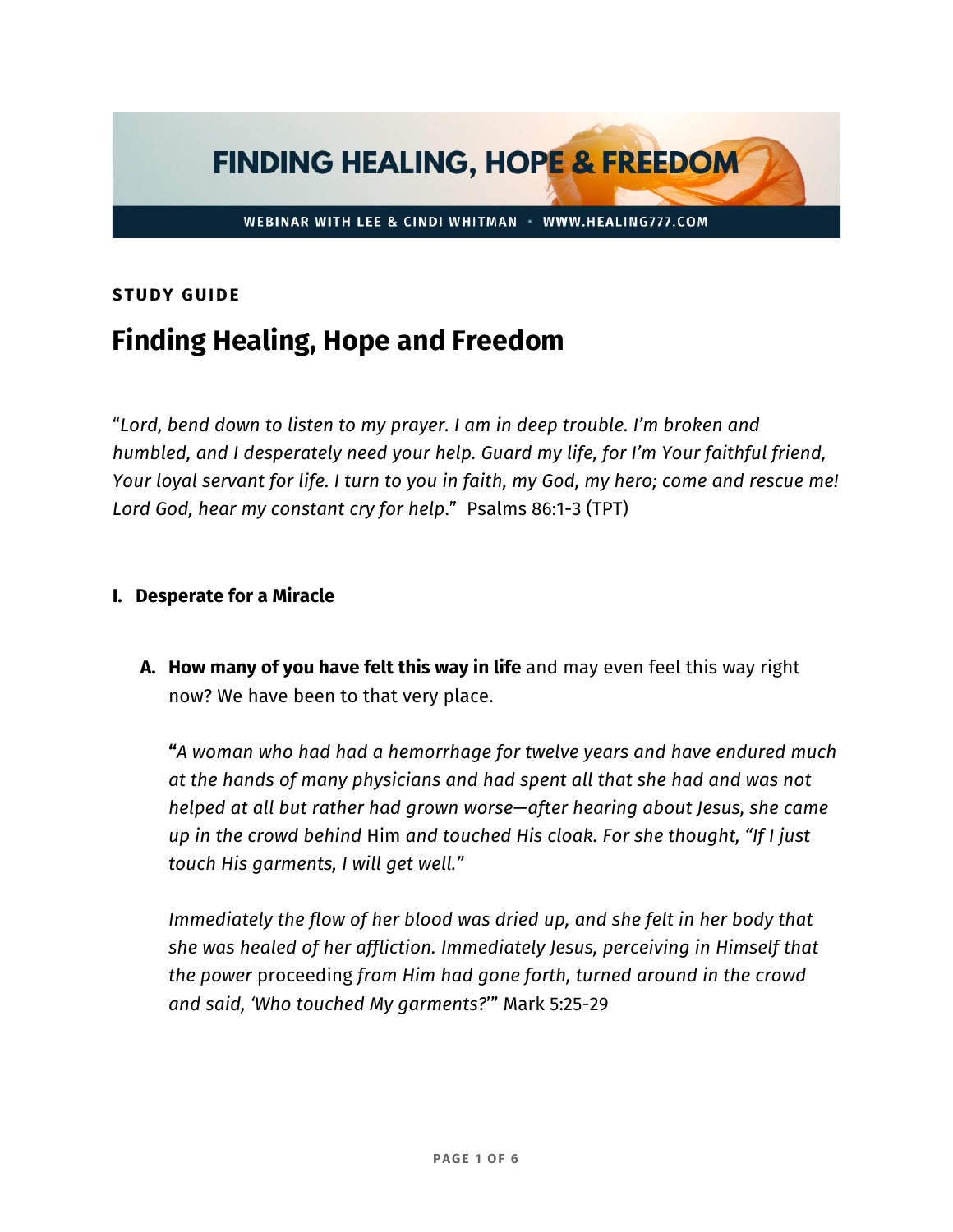## **B. Jesus Is a Hope Giver**

- 1. He steps into hopeless situations and brings hope through His life-giving power.
- 2. Example of hope: "*Your daughter is dead. Don't bother the teacher anymore*." Luke 8:49-56
- 3. Jesus sets the captives free. Picture Yourself as a beautiful multi-colored hot air balloon.

**"***The Spirit of the Lord is upon Me, because He has anointed Me to preach the gospel to* the *poor; He has sent Me to heal the brokenhearted, to proclaim liberty to* the *captives*." Luke 4:18

"*Today this Scripture is fulfilled in your hearing*." Luke 4:21

## **II. The Four Ropes That Keep Us Tied to the Ground**

- A. Notice the four areas Jesus addressed in Luke 4:18:
	- 1. *Preach the gospel to the poor*, talking about the things inherited from our ancestors.
	- 2. *Heal the brokenhearted*, talking about the hurts and wounds of the heart.
	- 3. *Recovery of sight to the blind* is talking about people who are blinded by lies and cannot see the truth.
	- 4. *And set at liberty those who are oppressed*, talking about freedom from the enemy's oppression.
- B. **These four areas Jesus addressed in Luke are precisely the four ropes that tether the balloon (your life) to the ground** and keep you from walking fully in your destiny and calling:
	- 1. **The first rope** represents the **Generational Sins and Curses** that come upon you from your ancestors.

"*You shall not bow down to them nor serve them. For I, the Lord your God,*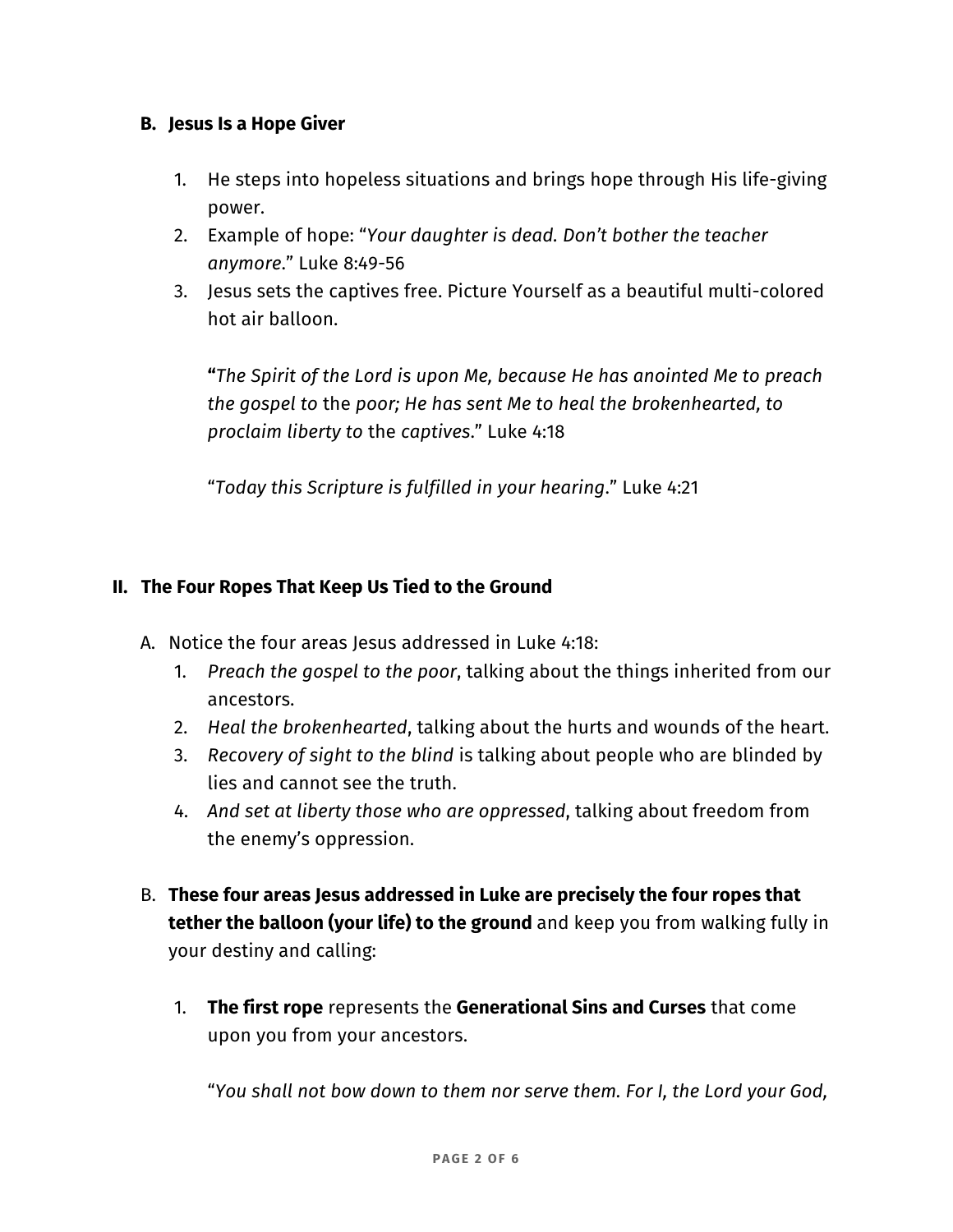am *a jealous God, visiting the iniquity of the fathers upon the children to the third and fourth* generations *of those who hate Me*." Exodus 20:5

- a. We each inherit "Iniquity" from our ancestors.
	- i. Example of inherited iniquity: Shame
	- ii. Biblical examples of this iniquity:

"*He did evil in the sight of the Lord and walked in the way of his father and in his sin which he made Israel sin*." I Kings 15:26

"*He did evil in the sight of the Lord and walked in the way of his father and in the way of his mother and in the way of Jeroboam the son of Nebat, who caused Israel to sin. 53 So he served Baal and worshiped him and provoked the Lord God of Israel to anger, according to all that his father had done*." I Kings 22:52-53

- b. The good news is that God provided a way for us to cut off this pressure.
- 2. **The second rope** that tethers our life to the ground are lies we believe. RTF calls these **Ungodly Beliefs**.

**"***So that He might sanctify her, having cleansed her by the washing of water with the Word*." Ephesians 5:26 (NASB)

"*Christ's resurrection is your resurrection too. This is why we are to yearn for all that is above, for that's where Christ sits enthroned at the place of all power, honor, and authority. Yes, feast on all the treasures of the heavenly realm and fill your thoughts with heavenly realities, and not with the distractions of the natural realm*." Colossians 3:1-2 (TPT)

"*Stop imitating the ideals and opinions of the culture around you but be inwardly transformed by the Holy Spirit through a total reformation of how you think. This will empower you to discern God's will as you live a beautiful life, satisfying and perfect in His eyes*." Romans 12:2 (TPT)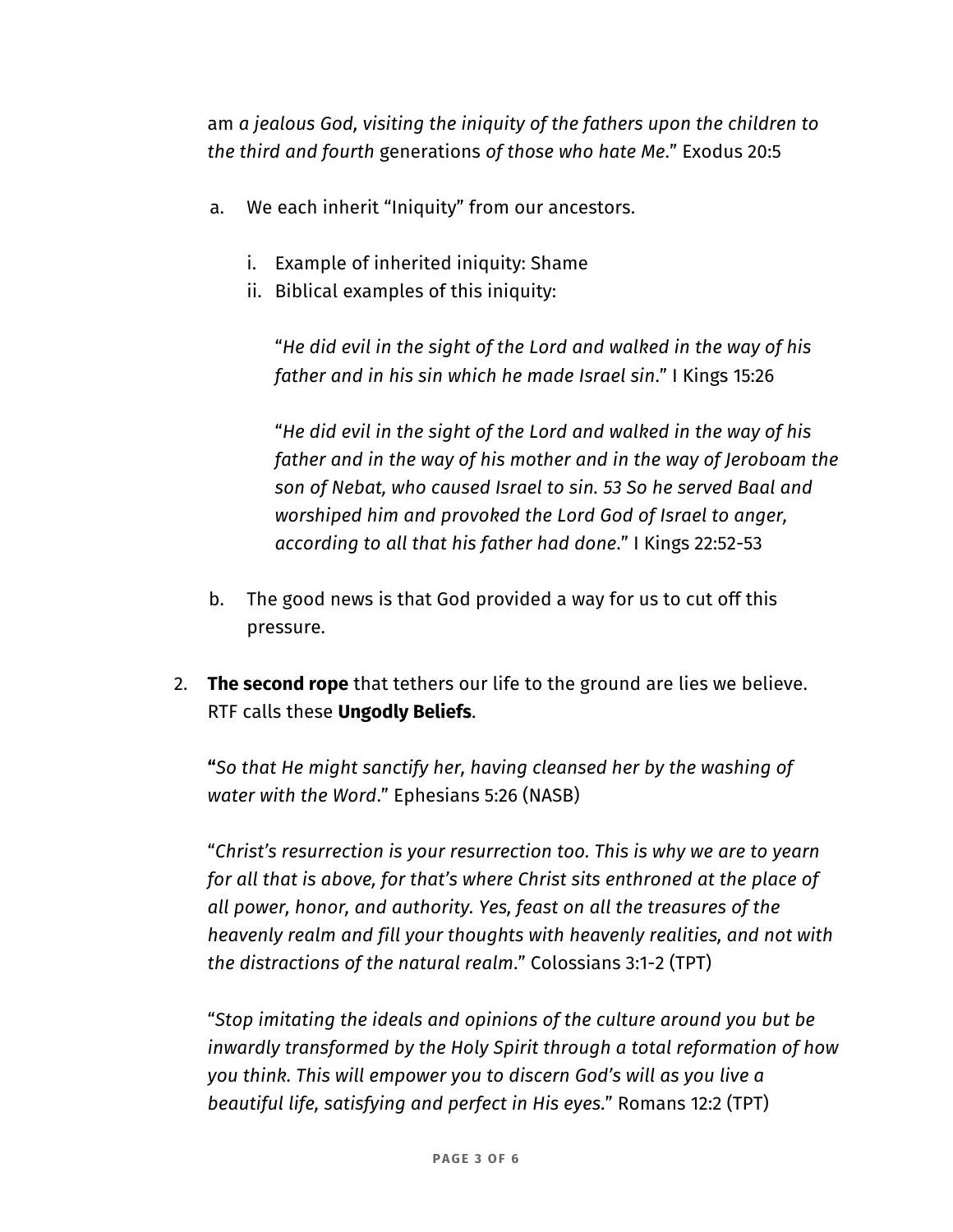a. Ungodly beliefs are anything we believe that does not agree with God's Word, His nature, or His character about God, about ourselves, about others, and our circumstances.

"*Don't you know that when you allow even a little lie into your heart, it can permeate your entire belief system?*" Galatians 5:9 (TPT)

- b. You cannot just let go of an ungodly belief. It must be spiritually broken!
- 3. **The third rope** holding you back from the life God came to give you represents the hurt and wounded places in your life. We call these **Soul-Spirit hurts**.
	- a. There are many examples of God healing our hurts:

"*The Spirit of the Lord is upon Me because He has anointed Me to preach the gospel to the poor; He has sent Me to heal the brokenhearted*." Luke 4:18 (NKJV)

"*Surely He has borne our griefs and carried our sorrows*." Isaiah 53:4 (NKJV)

"*I said, 'Lord, be merciful to me; heal my soul.'*" Psalms 41:4 (NKJV)

"*He restores my soul*." Psalms 23:3 (NKJV)

- b. These do not point to what Jesus DID. They proclaim what Jesus **DOES**  today.
	- i. He came to heal your broken heart today!
	- ii. Example: Mike meeting Jesus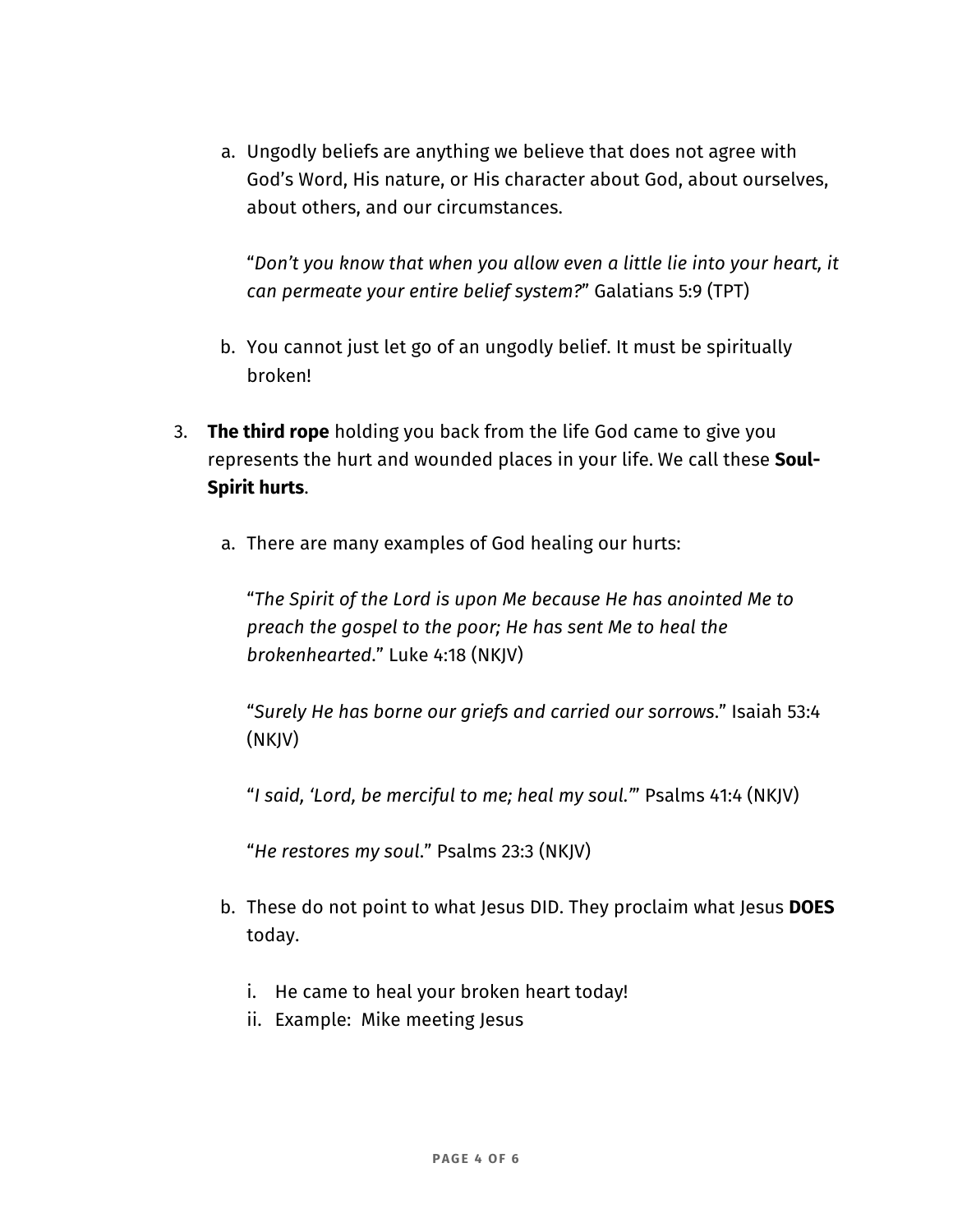- 4. **The fourth tether** is the rope of **oppression that comes from the enemy**  because of the other three areas.
	- a. We believe the Bible teaches that demons are real.
	- b. "Can a Christian have a demon?" According to Derek Prince, Christian author, a Christian can have whatever they want to have.

"*And these signs will follow those who believe. In My Name they will cast out demons*." Mark 16:17

"*But Peter said, 'Ananias, why has Satan filled your heart to life to the Holy Spirit and to keep back some of the price of the land?*'" Acts 5:3

c. We also know that Christians have been given authority over demons.

"*And Jesus came up and spoke to them, saying, 'All authority has been given to Me in heaven and on earth*. *Go therefore and make disciples of all the nations, baptizing them in the name of the Father and the Son and the Holy Spirit, teaching them to observe all that I commanded you; and lo, I am with you [always], even to the end of the age*." Matthew 28:18-20

d. Jesus was given ALL authority. What did He do with His authority? He gave it to us. These scriptures are written to believers:

"*Submit therefore to God. Resist the devil, and he will flee from you*." James 4:7

"… *nor give place to the devil*." Ephesians 4:27

"… *and* that *they may come to their senses and* escape *the snare of the devil, having been taken captive by him to* do *his will*."